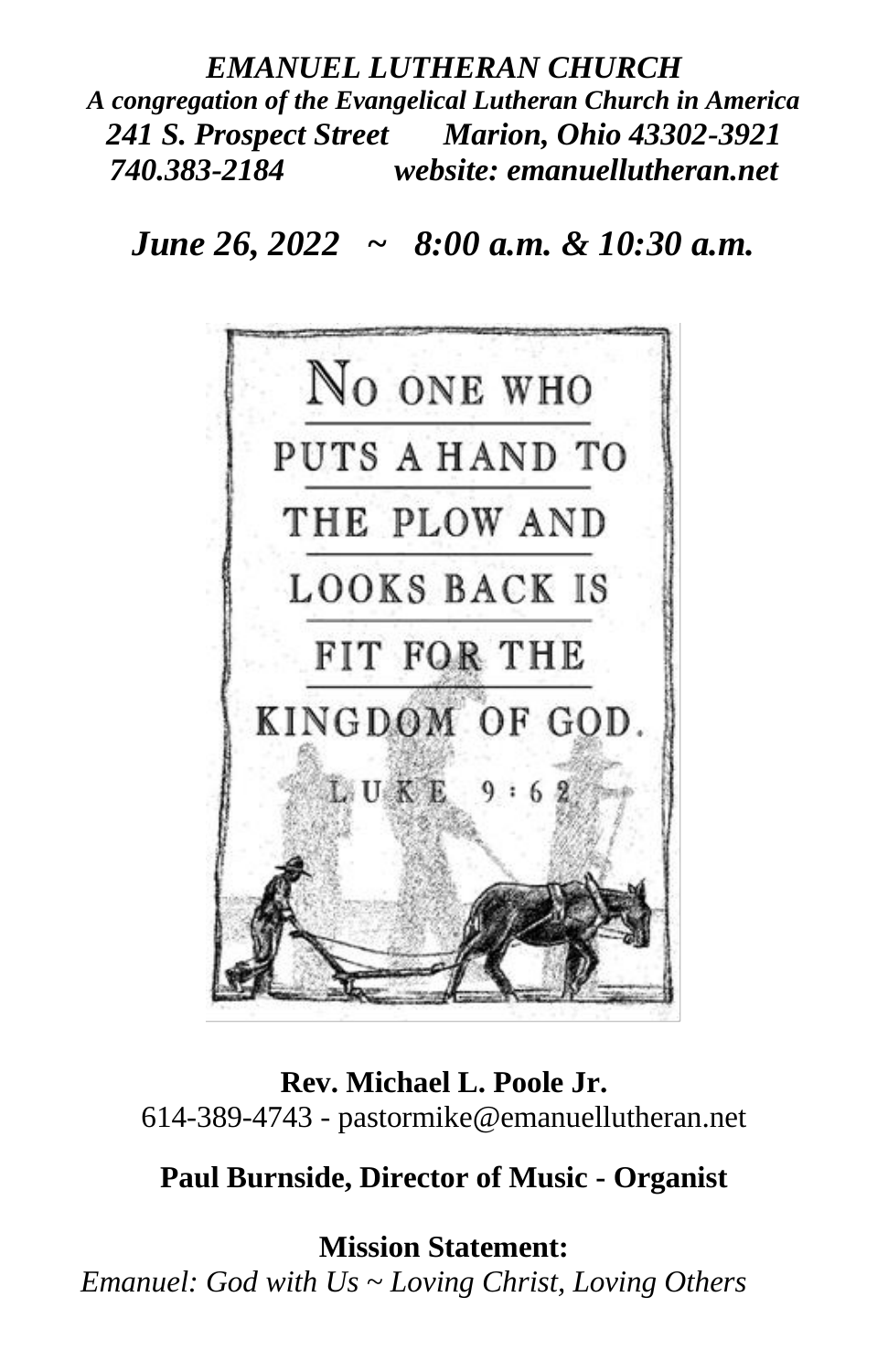# **Our Ministers This Morning Include:**

Parish Deacon Ann Thomas Director of Music - Organist: Paul Burnside

# **2022 is The Year of Vision**

"See, I am making all things new" Revelation 21:5a

Prelude Paul Burnside

# Welcome

\*Please stand in body or spirit.

### Confession and Forgiveness

- L: In the name of the Father, and of the (+) Son, and of the Holy Spirit.
- C: **Amen.**
- L: Our life is something opaque, not transparent, as long as we look at it in ordinary human ways. But if we hold it up against the light of God's goodness, it shines and turns transparent, radiant and bright. And then we ask ourselves in amazement: Is this really my own life I see before me?
- C: **Heavenly Parent, help us to consider the goodness and power of light. Help us to find light in each day and remember the significance and origin of light. We pray that you help us to light the world around us, day by day. Amen.**
- $L:$  Let us make our confession to God.

\*Silence for reflection and self-examination

- L: Almighty and merciful God,
- C: **I, a troubled and penitent sinner, confess to you all my sins and iniquities with which I have offended you and for which I justly deserve your punishment. But I am sorry for them, and repent of them, and pray for your boundless mercy. For**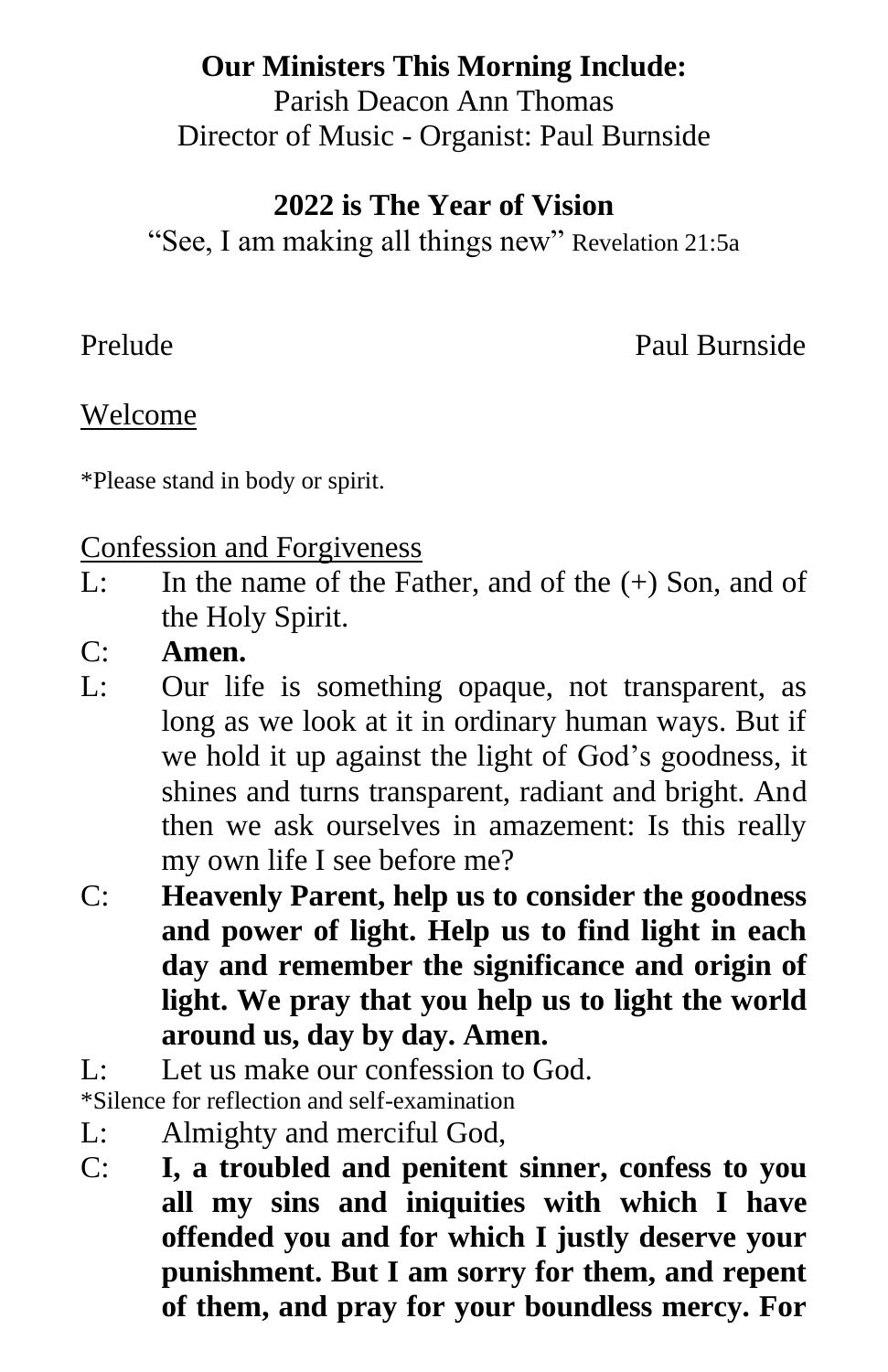**the sake of the suffering and death of your Son, be gracious and merciful to me, a poor sinner. Forgive my sins, give me your Holy Spirit for the amendment of my sinful life, and bring me to life everlasting. Amen.**

- L: Almighty God in God's mercy has given Jesus to die for us and, for the sake of Christ, forgives us all our sins. Through the Holy Spirit God cleanses us and gives us power to proclaim the mighty deeds of God who called us out of darkness into the splendor of God's light.
- C: **Amen.**

Gathering *"Jesus I Have Promised"* #810

### **Greeting**

- L: The grace of our Lord Jesus Christ, the love of God, and the communion of the Holy Spirit be with you all.
- C: **And also with you.**

| <u>Kyrie</u>              | "Lord Have Mercy" | Page 138 |
|---------------------------|-------------------|----------|
| <b>Canticle of Praise</b> | "Glory to God"    | Page 139 |

### Prayer of the Day

- L: Sovereign God, ruler of all hearts, you call us to obey you, and you favor us with true freedom. Keep us faithful to the ways of your Son, that, leaving behind all that hinders us, we may steadfastly follow your paths, through Jesus Christ, our Savior and Lord.
- C: **Amen.**

\*Please be seated.

Anthem *"Power of Love"* John Heisel (10:30) --Bob Hurd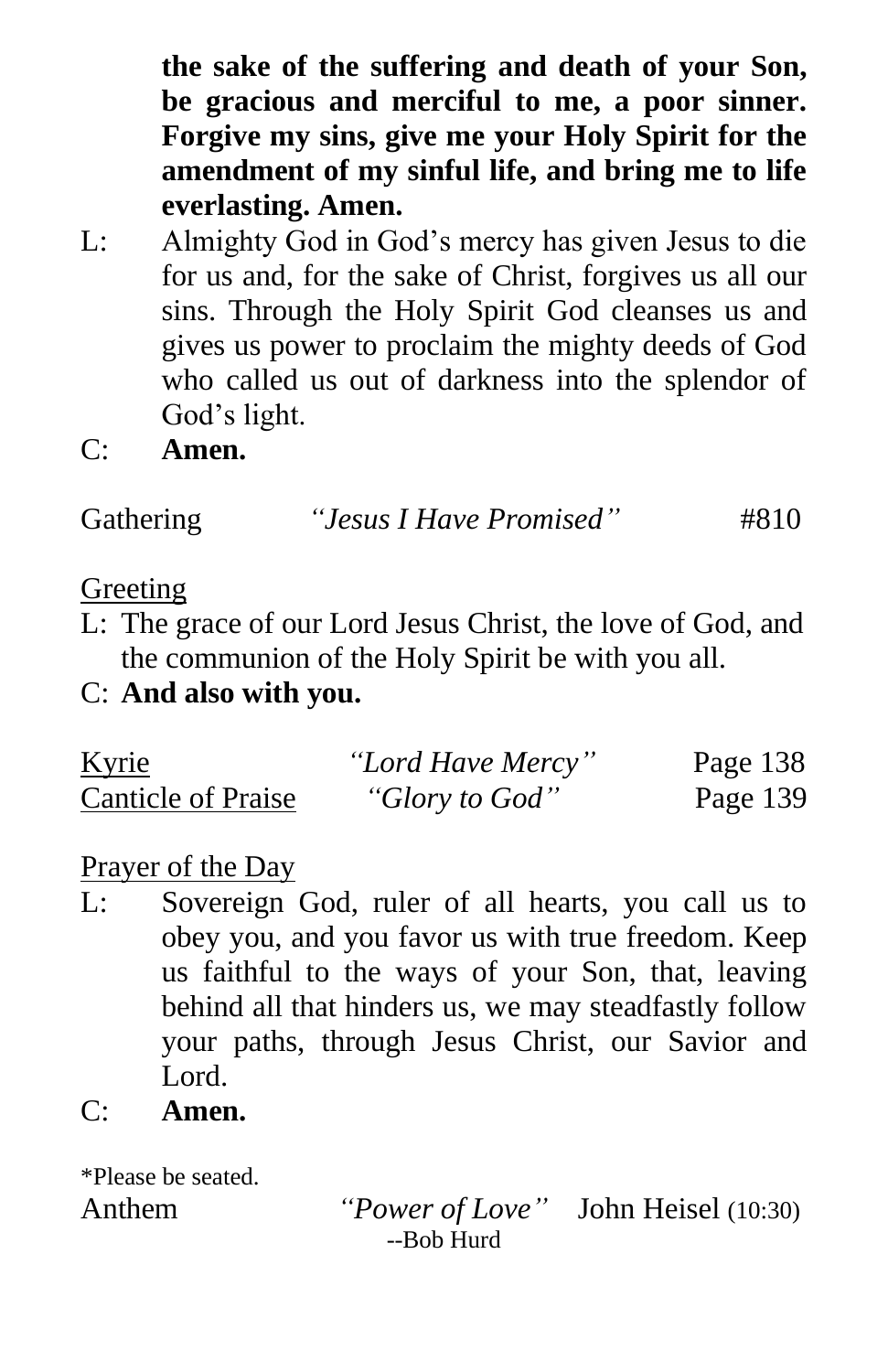<sup>15</sup>Then the LORD said to [Elijah,] "Go, return on your way to the wilderness of Damascus; when you arrive, you shall anoint Hazael as king over Aram. <sup>16</sup>Also you shall anoint Jehu son of Nimshi as king over Israel; and you shall anoint Elisha son of Shaphat of Abel-meholah as prophet in your place. <sup>19</sup>So he set out from there, and found Elisha son of Shaphat, who was plowing. There were twelve yoke of oxen ahead of him, and he was with the twelfth. Elijah passed by him and threw his mantle over him. <sup>20</sup>He left the oxen, ran after Elijah, and said, "Let me kiss my father and my mother, and then I will follow you." Then Elijah said to him, "Go back again; for what have I done to you?" <sup>21</sup>He returned from following him, took the yoke of oxen, and slaughtered them; using the equipment from the oxen, he boiled their flesh, and gave it to the people, and they ate. Then he set out and followed Elijah, and became his servant.

- L: The word of the Lord.
- C: **Thanks be to God.**

Responsive Reading Psalm 16

- L: Protect me, O God, for I take refuge in you; I have said to the LORD, "You are my Lord, my good above all other"
- C: **All my delight is in the godly that are in the land, upon those who are noble among the people.**
- L: But those who run after other gods shall have their troubles multiplied.
- C: **I will not pour out drink offerings to such gods, never take their names upon my lips.**
- L: O LORD, you are my portion and my cup; it is you who uphold my lot.
- C: **My boundaries enclose a pleasant land; indeed, I have a rich inheritance.**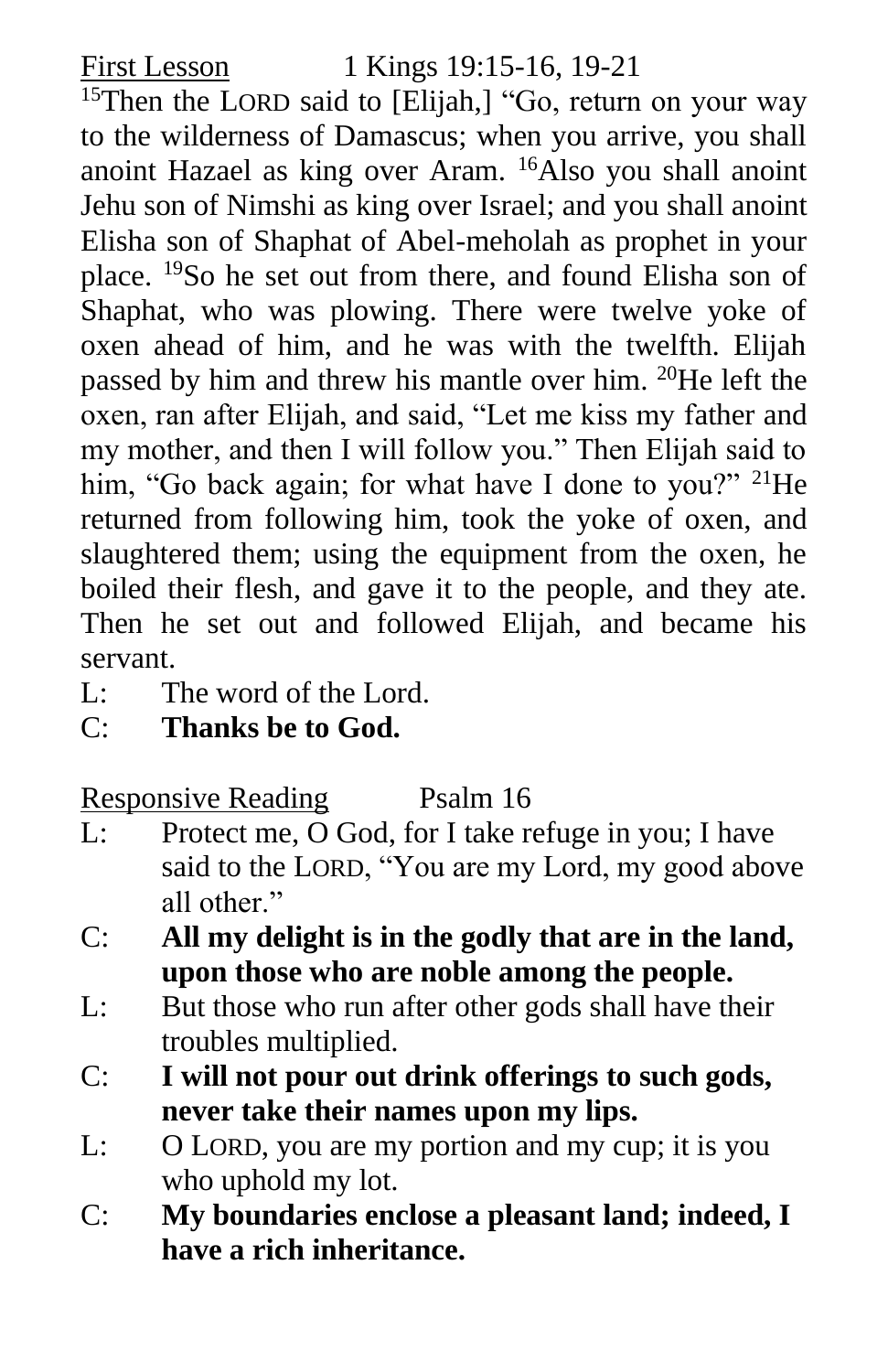- L: I will bless the LORD who gives me counsel; my heart teaches me night after night.
- C: **I have set the LORD always before me; because God is at my right hand, I shall not be shaken.**
- L: My heart, therefore, is glad, and my spirit rejoices; my body also shall rest in hope.
- C: **For you will not abandon me to the grave, nor let your holy one see the pit.**
- L: You will show me the path of life; in your presence there is fullness of joy, and in your right hand are pleasures forevermore.

# Second Lesson

<sup>1</sup>For freedom Christ has set us free. Stand firm, therefore, and do not submit again to a yoke of slavery. <sup>13</sup>For you were called to freedom, brothers and sisters; only do not use your freedom as an opportunity for self-indulgence, but through love become slaves to one another. <sup>14</sup>For the whole law is summed up in a single commandment, "You shall love your neighbor as yourself." <sup>15</sup>If, however, you bite and devour one another, take care that you are not consumed by one another. <sup>16</sup>Live by the Spirit, I say, and do not gratify the desires of the flesh.  $^{17}$ For what the flesh desires is opposed to the Spirit, and what the Spirit desires is opposed to the flesh; for these are opposed to each other, to prevent you from doing what you want. <sup>18</sup>But if you are led by the Spirit, you are not subject to the law.  $^{19}$ Now the works of the flesh are obvious: fornication, impurity, licentiousness, <sup>20</sup>idolatry, sorcery, enmities, strife, jealousy, anger, quarrels, dissensions, factions, <sup>21</sup>envy, drunkenness, carousing, and things like these. I am warning you, as I warned you before: those who do such things will not inherit the kingdom of God.  $^{22}$ By contrast, the fruit of the Spirit is love, joy, peace, patience, kindness, generosity, faithfulness, <sup>23</sup>gentleness, and self-control. There is no law against such things. 24And those who belong to Christ Jesus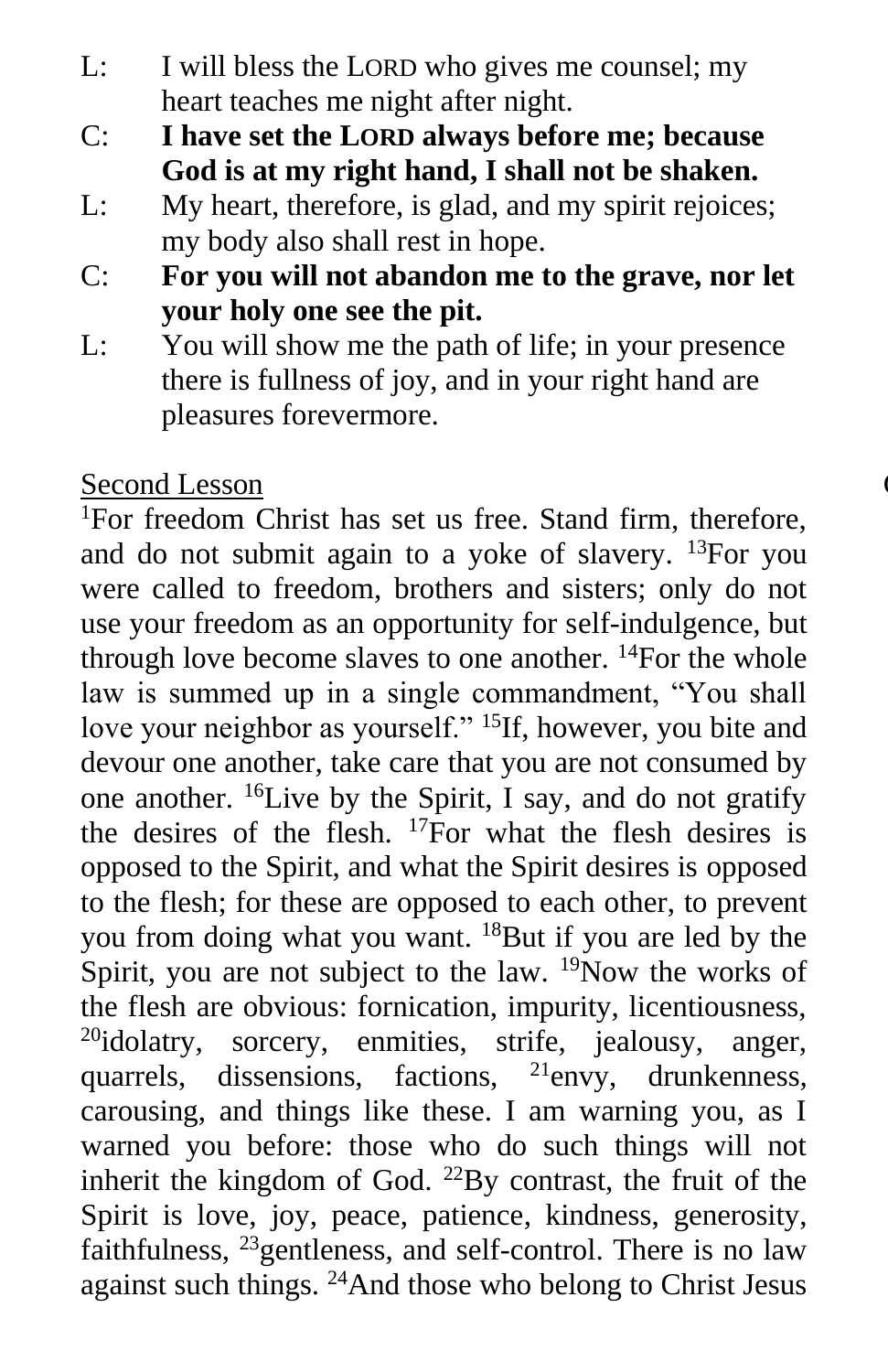have crucified the flesh with its passions and desires. <sup>25</sup>If we live by the Spirit, let us also be guided by the Spirit.

- L: The word of the Lord.
- C: **Thanks be to God.**

Children's Sermon

\*Please stand in body or spirit.



# L: The Holy Gospel according to St. Luke the 9th chapter. C: **Glory to you, O Lord.**

<sup>51</sup>When the days drew near for [Jesus] to be taken up, he set his face to go to Jerusalem. <sup>52</sup>And he sent messengers ahead of him. On their way they entered a village of the Samaritans to make ready for him;  $53$ but they did not receive him, because his face was set toward Jerusalem. <sup>54</sup>When his disciples James and John saw it, they said, "Lord, do you want us to command fire to come down from heaven and consume them?" <sup>55</sup>But he turned and rebuked them.  $56$ Then they went on to another village.  $57$ As they were going along the road, someone said to him, "I will follow you wherever you go." <sup>58</sup>And Jesus said to him, "Foxes have holes, and birds of the air have nests; but the Son of Man has nowhere to lay his head." <sup>59</sup>To another he said, "Follow me." But he said, "Lord, first let me go and bury my father." <sup>60</sup>But Jesus said to him, "Let the dead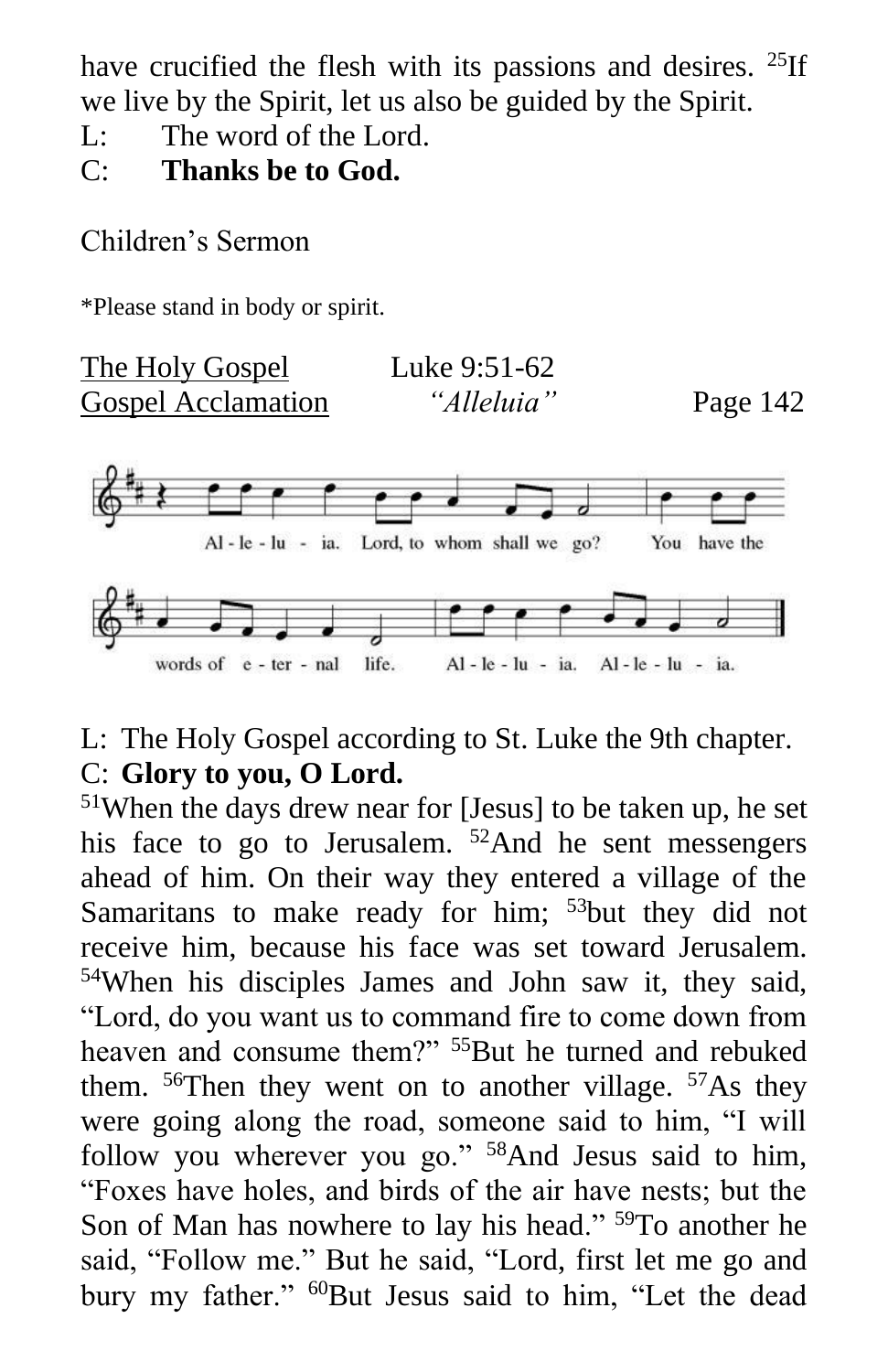bury their own dead; but as for you, go and proclaim the kingdom of God." <sup>61</sup>Another said, "I will follow you, Lord; but let me first say farewell to those at my home." <sup>62</sup>Jesus said to him, "No one who puts a hand to the plow and looks back is fit for the kingdom of God."

L: The gospel of the Lord.

### C: **Praise to you, O Christ.**

\*Please be seated.

"But, First..." Parish Deacon Ann Luke 9:51-62

\*Please stand in body or spirit.

Hymn *"Will You Come and Follow Me"* #798

#### Apostles' Creed

**I believe in God, the Father almighty, creator of heaven and earth. I believe in Jesus Christ, God's only Son, our Lord, who was conceived by the Holy Spirit, born of the virgin Mary, suffered under Pontius Pilate, was crucified, died, and was buried; he descended to the dead. On the third day he rose again; he ascended into heaven, he is seated at the right hand of the Father, and he will come to judge the living and the dead. I believe in the Holy Spirit, the holy catholic church, the communion of saints, the forgiveness of sins, the resurrection of the body, and the life everlasting**. **Amen.**

#### Prayers of Intercession

L: God of grace,

C: **Hear our prayer.**

# The Lord's Prayer

**Our Father, who art in heaven, hallowed be thy name, thy kingdom come, thy will be done, on earth as it is in heaven. Give us this day our daily bread; and forgive us**